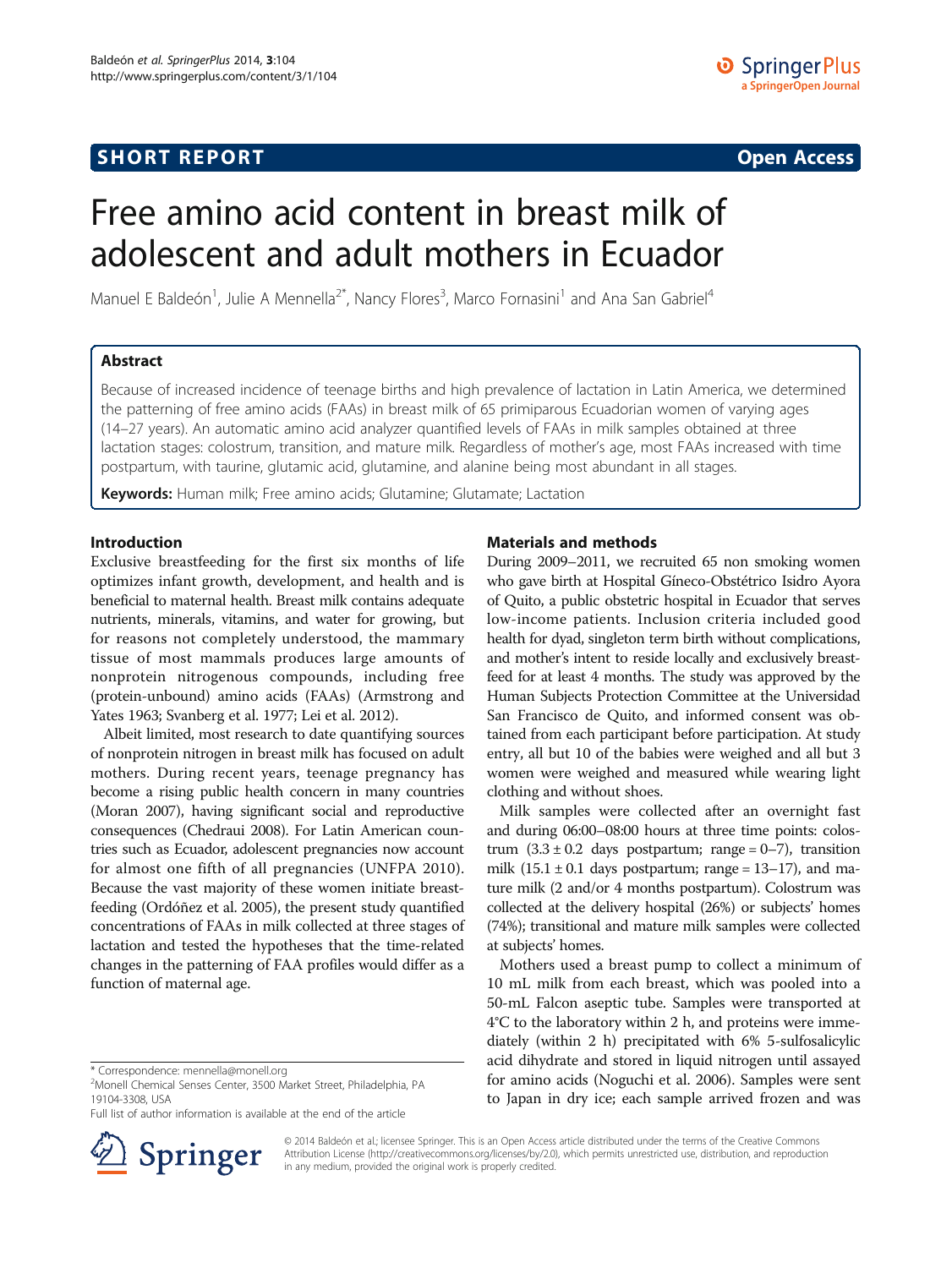stored at −70°C until analysis. The supernatant was purified with a 0.45-μm filter; molecules >10 kDa were removed with an Amicon Ultra centrifugal filter (Millipore, Tokyo, Japan) and injected into an automatic amino acid analyzer (model L-8900; Hitachi, Tokyo, Japan) for cation-exchange chromatography separation. Each amino acid was detected by spectrophotometric analysis with ninhydrin reagent (Noguchi et al. [2006\)](#page-3-0). The system has a high-reproducibility retention time with coefficient of variation (CV) 0.3% (arginine), peak area with CV 1.0% (glycine, histamine), and limit of detection (LOD) of 3 pmol [signal-to-noise ratio  $(S:N) = 2$ ; asparagine]. All samples were measured in duplicate; reproducibility was verified by measurements of standard preparations. Amino acid standards were intercalated with each sample to ensure reproducibility ≥98% or CV <2%. LOD varied from 2–10 μmol/L and was specific to each amino acid. Values <3-fold the S:N were considered to be in the LOD.

## Statistical analyses

A mixed effects model including fixed effects for time point (stage of lactation: colostrum, transition, mature), maternal age (as a continuous variable), and random subject effect with a compound symmetry covariance structure were created to examine the relationship between stage of lactation, FAAs and maternal age. For each individual, the last observed value for that particular FAA (month 2 or 4) was used as value for mature milk. Least squares means (LSM: model-adjusted means) were calculated from mixed effects model with time point (stage of lactation) and other covariates as fixed effect and subject as the random effect. The differences in LSM between all time points were compared using a t-test. The models in this analysis were developed for each individual FAAs, as well as grouping of FAAs into Indispensible (Essential) or Dispensible (Non-Essential) or Total based on the classifications of the Dietary Reference Intakes for Women (Otten et al. [2006](#page-3-0)). Statistical significance was defined as P < 0.05. All data are reported as LSM (± standard error).

## Results

The 65 mothers were  $14-27$  years old (mean:  $18.4 \pm 0.4$ ; 60%  $\leq$  18), with average body mass index of 24.6  $\pm$  0.4 kg/m<sup>2</sup> (normal weight, 58.1%; overweight, 35.5%; obese, 6.5%). Twenty-eight of the 65 infants (43.1%) were female. For the 55 babies with weight data, weight-for-age z-scores averaged −0.29 ± 0.17 (range: -2.76 to 4.57; more than half  $(62%)$  had z-scores <0.

We obtained a colostrum sample from each woman, transitional milk from 48, and mature milk from 45. There was no significant association between age and missing values for any time point. FAA levels changed significantly with increasing lactation (Table [1\)](#page-2-0). Most FAAs (histidine, isoleucine, leucine, methionine, phenylalanine, threonine,

valine, cysteine, tyrosine, alanine, aspartic acid, glutamic acid, glutamine, glycine, serine) increased as lactation progressed, four decreased (lysine, arginine, taurine, proline) and two were undetectable at any time point (tryptophan, asparagine). Glutamic acid, glutamine, taurine and alanine were most abundant in milk at each of the three stages of lactation. Both nonessential and essential FAAs increased as lactation progressed. Maternal age did not have a significant linear relationship with any of the FAAs (Table [1\)](#page-2-0).

## **Discussion**

The FAA profile in breast milk changed during the first four months of lactation: most FAAs increased as lactation progressed, whereas lysine, arginine, taurine and proline decreased with time. Tryptophan and asparagine were undetectable at all time points; most likely due to use of UV/VIS spectrometry in the detection of amino acid-ninhydrin derivatives. Maternal age did not have a significant linear relationship with any of the FAAs. Of all the FAAs, glutamic acid, glutamine, taurine and alanine were abundant with the two former FAA accounting for about 50% of total FAAs. These findings are relatively consistent with prior research in human (Rassin et al. [1978](#page-3-0); Harzer et al. [1984](#page-3-0); Agostoni et al. [2000a](#page-3-0)) and porcine (Wu et al. [2011](#page-3-0)) milk.

The abundance of FAAs in human milk seems to be a constant trait across age (Armstrong and Yates [1963](#page-3-0); Ghadimi and Pecora [1963;](#page-3-0) Svanberg et al. [1977](#page-3-0)). However, in the present study many FAA levels were lower than previously reported (Agostoni et al. [2000b](#page-3-0)). We suggest two explanations, not mutually exclusive. First, although all mothers were primiparous, of normal or overweight status, delivered healthy term infants vaginally, and successfully breastfed for several months, many were Andean Mestizo women whose socio-economic status was low. Further, although common for adolescent births, many of the babies had weight-for-age z-scores <0 at study entry. Whether dietary habits and nutritional status of the mothers (Sanchez-Llaguno et al. [2013](#page-3-0)) may have been a contributing factor remains unknown.

Second, aspects of the experimental protocol may have resulted in lower FAA levels. In the present study milk samples were collected after an overnight fast. While the levels of free glutamate in the milk of lactating women collected after 8 h overnight fasting (Stegink et al. [1972](#page-3-0)) are comparable to the ones found in the present study, levels of FAA in milk appear to change throughout the day (Sánchez et al. [2013](#page-3-0)). Nevertheless, future studies should be conducted that compare levels of FAA in milk under experimentally controlled fasting and fed conditions. Because animal studies suggest that dietary branched-chain amino acids (BCAA) contribute to the synthesis of free and protein-bound glutamate, glutamine, aspartate and asparagine in milk (Li et al. [2009](#page-3-0); Lei et al. [2012\)](#page-3-0), the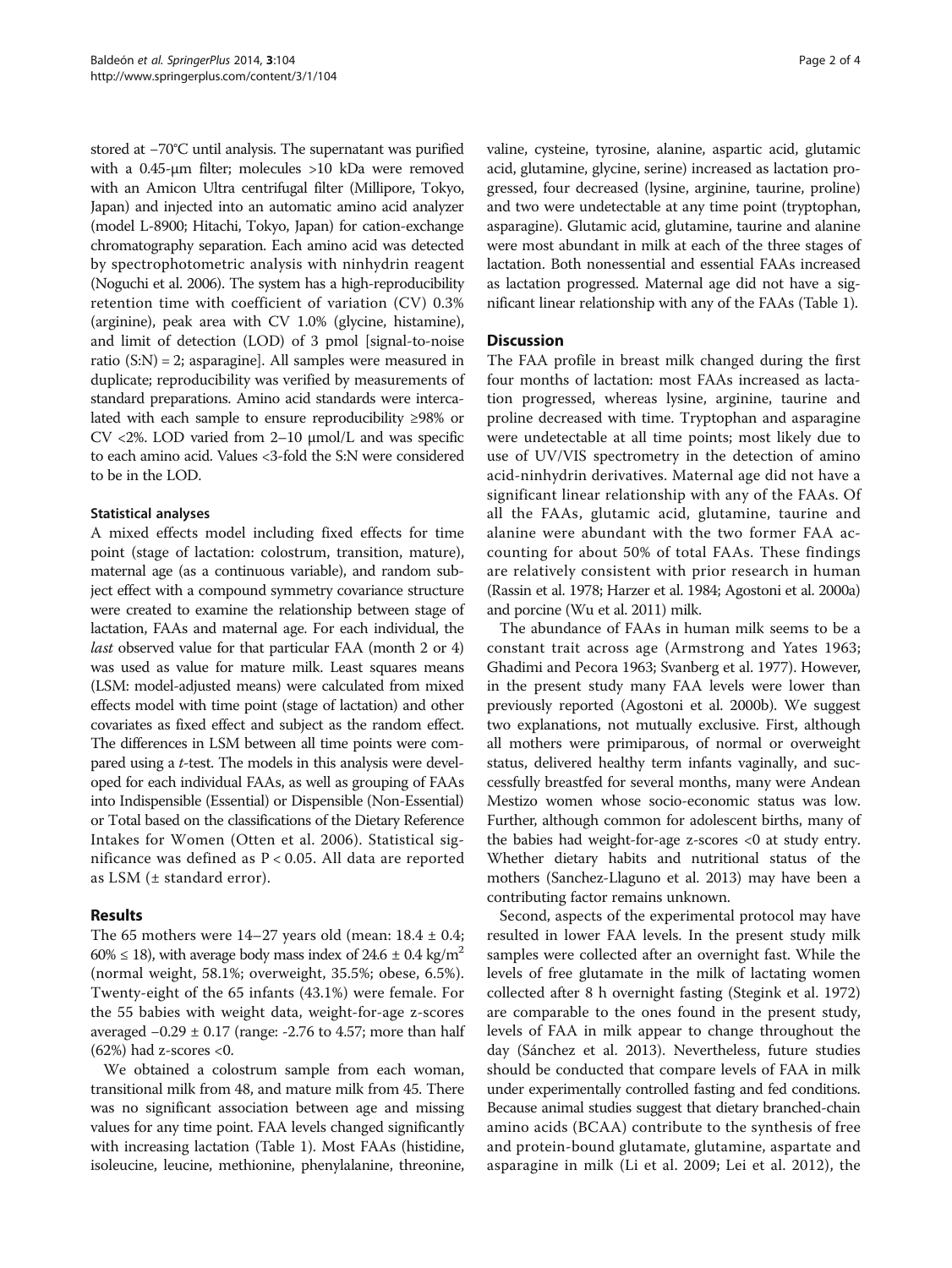|                                    | Stage of lactation:           |                               |                                |                                                        |
|------------------------------------|-------------------------------|-------------------------------|--------------------------------|--------------------------------------------------------|
|                                    | Colostrum                     | <b>Transition</b>             | Mature                         | Statistical analyses: effect of maternal age (p value) |
| <b>Essential FAAs<sup>2</sup>:</b> |                               |                               |                                |                                                        |
| Histidine                          | $1.45 \pm 0.15^{a,3}$         | $2.31 \pm 0.16^{b}$           | $2.00 \pm 0.16^b$              | $p = 0.85$                                             |
| Isoleucine                         | $0.54 \pm 0.06^a$             | $0.62 \pm 0.07^{a,b}$         | $0.71 \pm 0.07^b$              | $p = 0.89$                                             |
| Leucine                            | $1.31 \pm 0.19^a$             | $1.69 \pm 0.20$ <sup>a</sup>  | $2.86 \pm 0.20^b$              | $p = 0.21$                                             |
| Lysine                             | $2.72 \pm 0.27$ <sup>a</sup>  | $1.40 \pm 0.29^b$             | $1.28 \pm 0.29^b$              | $p = 0.54$                                             |
| Methionine                         | $0.27 \pm 0.03$ <sup>a</sup>  | $0.35 \pm 0.04$ <sup>a</sup>  | $0.48 \pm 0.04^b$              | $p = 0.17$                                             |
| Phenylalanine                      | $0.51 \pm 0.08$ <sup>a</sup>  | $0.89 \pm 0.08^b$             | $1.04 \pm 0.08^b$              | $p = 0.69$                                             |
| Threonine                          | $4.77 \pm 0.49$ <sup>a</sup>  | $6.11 \pm 0.53^b$             | $7.33\pm0.53^{\rm b}$          | $p = 0.08$                                             |
| Tryptophan                         | nd <sup>4</sup>               | nd                            | nd                             |                                                        |
| Valine                             | $2.36 \pm 0.23$ <sup>a</sup>  | $3.76 \pm 0.25^{\rm b}$       | $4.57 \pm 0.25$ <sup>c</sup>   | $p = 0.44$                                             |
| <b>Non-essential FAAs:</b>         |                               |                               |                                |                                                        |
| Alanine                            | $12.54 \pm 1.56^a$            | $21.33 \pm 1.69^b$            | $27.27 \pm 1.69^c$             | $p = 0.46$                                             |
| Arginine                           | $1.56 \pm 0.18$ <sup>a</sup>  | $1.05 \pm 0.19^b$             | $0.95 \pm 0.19^b$              | $p = 0.87$                                             |
| Aspartic acid                      | $2.41 \pm 0.48$ <sup>a</sup>  | $3.78 \pm 0.52^b$             | $5.56 \pm 0.52$ <sup>c</sup>   | $p = 0.31$                                             |
| Asparagine                         | nd                            | nd                            | nd                             |                                                        |
| Cysteine                           | $0.65 \pm 0.15^a$             | $1.28 \pm 0.16^{b}$           | $2.24 \pm 0.16^c$              | $p = 0.58$                                             |
| Glutamic acid                      | $44.44 \pm 5.96^{\circ}$      | $91.25 \pm 6.45^{\rm b}$      | $120.33 \pm 6.45$ <sup>c</sup> | $p = 0.19$                                             |
| Glutamine                          | $10.70 \pm 2.64$ <sup>a</sup> | $33.40 \pm 2.86^b$            | $61.15 \pm 2.86^c$             | $p = 0.48$                                             |
| Glycine                            | $4.94 \pm 0.73$ <sup>a</sup>  | $9.74 \pm 0.78^b$             | $13.23 \pm 0.78^c$             | $p = 0.76$                                             |
| Proline                            | $3.70 \pm 0.35$ <sup>a</sup>  | $2.68 \pm 0.38$ <sup>b</sup>  | $2.61 \pm 0.38$ <sup>b</sup>   | $p = 0.89$                                             |
| Serine                             | $4.12 \pm 0.61$ <sup>a</sup>  | $8.43 \pm 0.66^b$             | $12.55 \pm 0.66^c$             | $p = 0.69$                                             |
| Taurine                            | $51.24 \pm 2.39$ <sup>a</sup> | $42.49 \pm 2.58$ <sup>b</sup> | $35.72 \pm 2.58^c$             | $p = 1.00$                                             |
| Tyrosine                           | $0.68 \pm 0.09$ <sup>a</sup>  | $0.95 \pm 0.10^{b}$           | $1.02 \pm 0.10^b$              | $p = 0.43$                                             |
| <b>Totals</b>                      |                               |                               |                                |                                                        |
| Essential                          | $13.93 \pm 1.09^a$            | $17.14 \pm 1.17^b$            | $20.27 \pm 1.17^c$             | $p = 0.13$                                             |
| Non-essential                      | $136.98 \pm 11.35^a$          | $216.31 \pm 12.26^b$          | $282.54 \pm 12.26^c$           | $p = 0.67$                                             |
| All FAAs                           | $150.91 \pm 12.00^a$          | $233.44 \pm 12.97^b$          | $302.82 \pm 12.97^c$           | $p = 0.79$                                             |

#### <span id="page-2-0"></span>Table 1 Free amino acid content  $(\mu \text{mol}/\text{dL})^1$  of human milk collected during three stages of lactation

<sup>1</sup>Data are expressed as Least Squared Means (LSM) ± SEM. Estimates created from Mixed effects model.

<sup>2</sup> Classification of FAA based on Dietary Reference Intakes<sup>13</sup>.<br><sup>3</sup> Different letters are statistically different from each other

<sup>3</sup>Different letters are statistically different from each other.

 $4<sup>4</sup>$ nd = not detectable; below the limit of detection.

short-term regulation of FAA content and the effects of dietary history in the short- and long- term in humans are important areas for future research.

The content of FAAs represents a small fraction (3–5%) of total amino acids in human milk (Svanberg et al. [1977](#page-3-0); Agostoni et al. [2000b\)](#page-3-0). However, this is 100 times higher than the 0.05% FAA pool in tissues and even higher than the FAA pool in plasma (Christensen [1964\)](#page-3-0). We found that the concentration of most FAAs is higher in mature milk than in colostrum or transitional milk. Because the total protein content of human milk decreases rapidly during the first month of lactation (Lonnerdal et al. [1976\)](#page-3-0), as the baby grows, human milk contains more FAAs relative to total protein. What remains a mystery is the specific role that FAAs play in infant development and why the

mammary tissue of humans and other mammals have develop a mechanism to deliver FAAs and specially glutamate and glutamine through milk? Because of its unbound nature, FAAs can be sensed by receptors in both the oral cavity (Chaudhari et al. [2000\)](#page-3-0) and intestinal and gastric walls (San Gabriel and Uneyama [2013](#page-3-0)), likely conferring beneficial physiologic effects (e.g., gut development (Burrin et al. [2008](#page-3-0)) and satiety (Mennella et al. [2011;](#page-3-0) Ventura et al. [2012](#page-3-0)).

In summary FAA concentrations in human breast milk change over the first four months of lactation but are not related to mother's age. However, more research is needed to further explore the role of maternal age and nutritional status on the quality of her milk. Understanding the nature of these changes will help us develop better nutritional support for mothers and infants around the world.